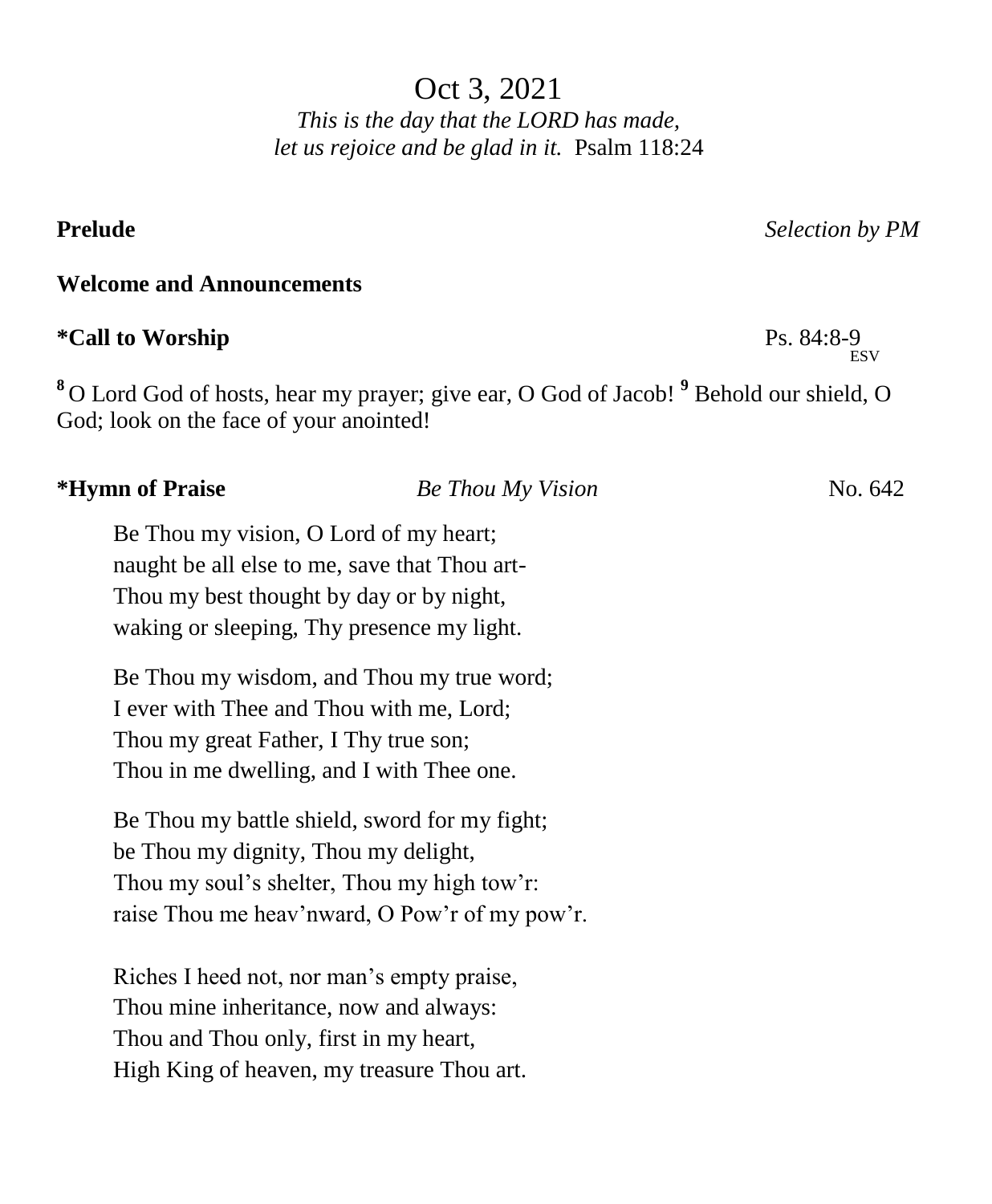High King of heaven, my victory won, may I reach heaven's joys, O bright heav'n's Sun! Heart of my own heart, whatever befall, still be my vision, O Ruler of all.

Hymns from *Trinity Hymnal* used by permission of Great Commission Publications.

### **\*Prayer of Invocation**

#### **Scripture Reading General Contract Scripture Reading General Contract Scripture Reading General Contract Scripture Reading Contract Scripture Reading Contract Scripture Reading Contract Scripture Reading Contract Scriptur**

#### **Prayer of Confession**

O Lord, we praise you for you have drawn us out of the kingdom of darkness into your glorious kingdom of light. And even though we now have the right to all the privileges of the sons of God, we confess that we are still drawn back to our previous standing in our thoughts, words, and deeds. Forgive us, we pray, of all our sins of commission and omission, and rid us of any fascination with our old self. Bring our souls up from death and restore us to life from those who go down to the pit. By your Spirit's bidding, enable us to sing praises to you, and to give thanks to your holy name, that we might never be moved. Grant us this, we pray, in Jesus mighty name, amen.

#### **Assurance of Pardoning Grace** Ps. 84:11-12 ESV<sub>R</sub>

**<sup>11</sup>** For the Lord God is a sun and shield; the Lord bestows favor and honor. No good thing does he withhold from those who walk uprightly. **<sup>12</sup>** O Lord of hosts, blessed is the one who trusts in you!

\***Hymn of Thanksgiving** *Holy, Holy, Holy* No. 100

Holy, holy, holy! Lord God Almighty! Early in the morning our song shall rise to Thee. Holy, holy, holy! Merciful and mighty! God in three Persons, blessed Trinity!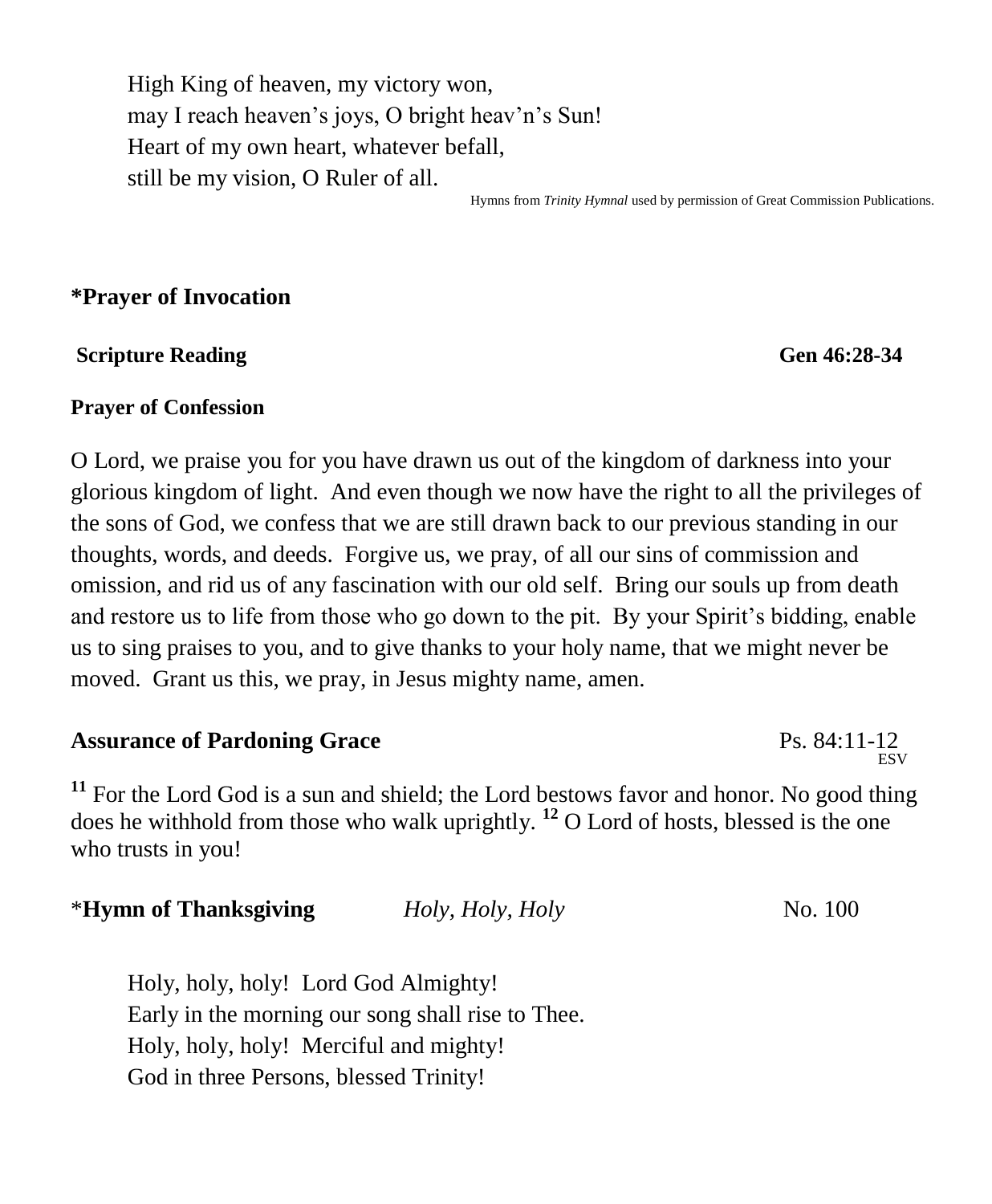Holy, holy, holy! All the saints adore Thee, casting down their golden crowns around the glassy sea; cherubim and seraphim falling down before Thee, who wert, and art, and evermore shalt be.

Holy, holy, holy! Though the darkness hide Thee, though the eye of sinful man Thy glory may not see, only Thou art holy; there is none beside Thee perfect in pow'r, in love, and purity.

Holy, holy, holy! Lord God Almighty! All Thy works shall praise Thy name in earth and sky and sea. Holy, holy, holy! Merciful and mighty! God in three Persons, blessed Trinity!

Hymns from *Trinity Hymnal* used by permission of Great Commission Publications.

### **WSC 61-62**

### **Q. 61. What is forbidden in the fourth commandment?**

A. The fourth commandment forbiddeth the omission or careless performance of the duties required, and the profaning the day by idleness, or doing that which is in itself sinful, or by unnecessary thoughts, words or works, about our worldly employments or recreations.

#### **Q. 62. What are the reasons annexed to the fourth commandment?**

A. The reasons annexed to the fourth commandment are, God's allowing us six days of the week for our own employments, his challenging a special propriety in the seventh, his own example, and his blessing the sabbath day.

**Prayer of Intercession**

#### **Offering** *Selection by PM*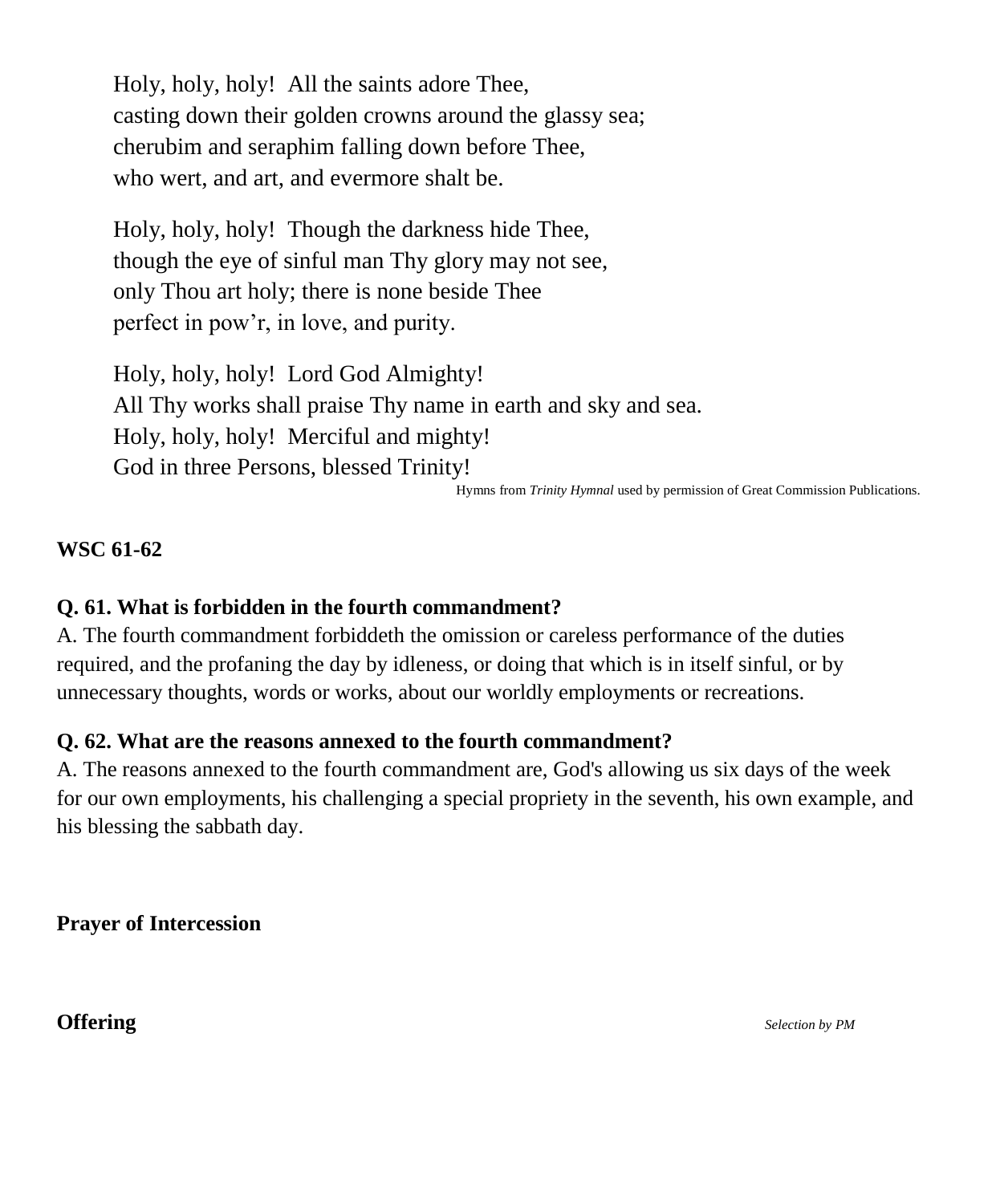# \***Doxology**

No. 731

Praise God, from Whom all blessings flow; Praise Him, all creatures here below; Praise Him above, ye heav'nly host; Praise Father, Son, and Holy Ghost. Amen.

Hymns from *Trinity Hymnal* used by permission of Great Commission Publications.

## **\*Hymn of Preparation** *For All the Saints*No. 358

For all the saints who from their labors rest, who Thee by faith before the world confessed, Thy name, O Jesus, be forever blest. Alleluia! Alleluia!

Thou wast their rock, their fortress, and their might; Thou, Lord, their Captain in the well-fought fight; Thou, in the darkness drear, their one true light. Alleluia! Alleluia!

O may Thy soldiers faithful, true, and bold, fight as the saints who nobly fought of old, and win with them the victor's crown of gold. Alleluia! Alleluia!

The golden evening brightens in the west; soon, soon to faithful warriors comes their rest; sweet is the calm of paradise the blest. Alleluia! Alleluia!

But lo! there breaks a yet more glorious day; the saints triumphant rise in bright array; the King of glory passes on His way. Alleluia! Alleluia!

From earth's wide bounds, from ocean's farthest coast, through gates of pearl streams in the countless host, singing to Father, Son, and Holy Ghost. Alleluia! Alleluia!

Hymns from *Trinity Hymnal* used by permission of Great Commission Publications.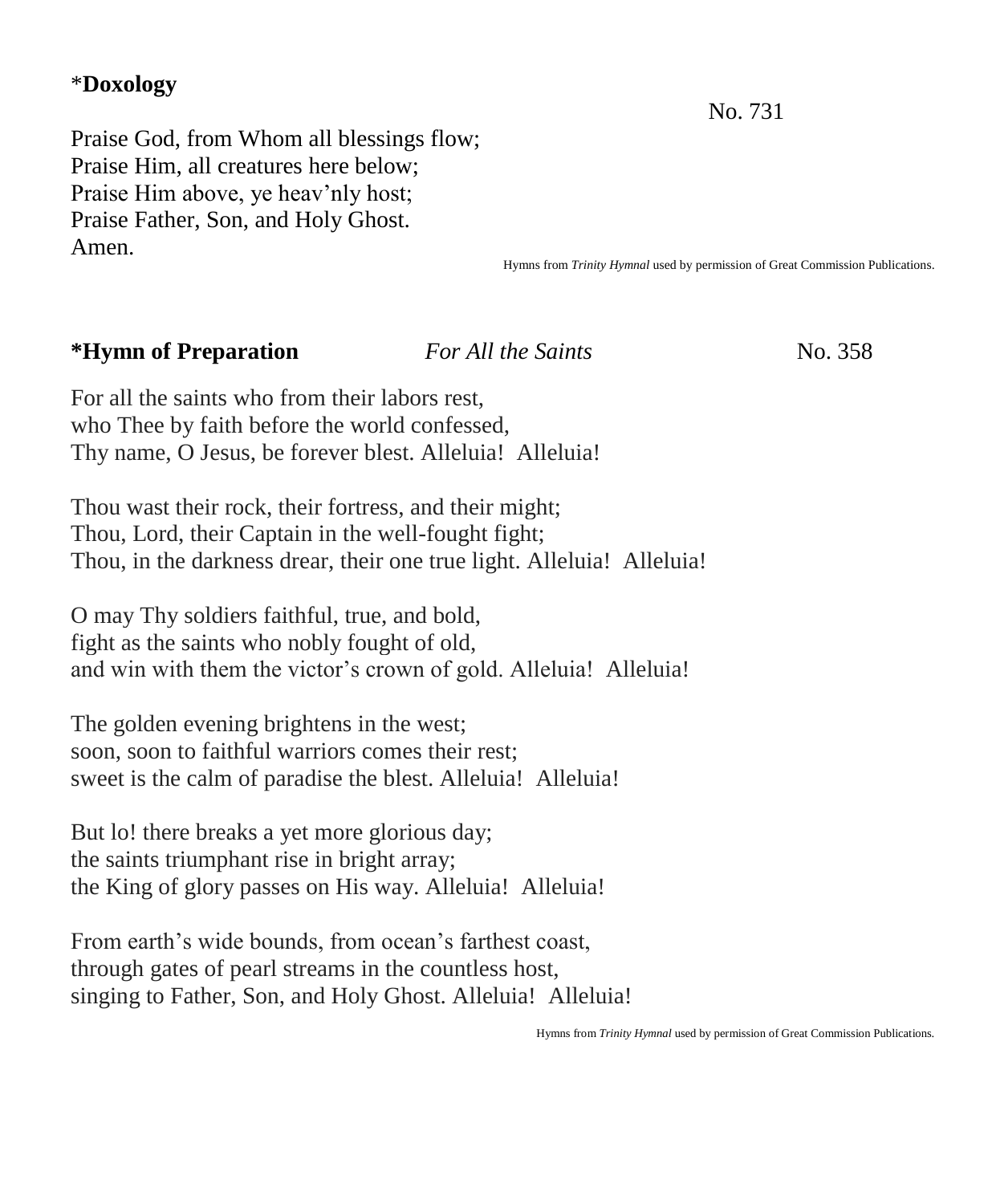Notes:

# **\*Hymn of Response** *Thine Be the Glory* No. 274

Thine be the glory, risen, conqu'ring Son; endless is the vict'ry Thou o'er death hast won; angels in bright raiment rolled the stone away, kept the folded grave-clothes, where Thy body lay. Thine be the glory, risen, conqu'ring Son; endless is the vict'ry Thou o'er death hast won.

Lo! Jesus meets us, risen from the tomb; lovingly He greets us, scatters fear and gloom; let the church with gladness, hymns of triumph sing, for her Lord now liveth, death hath lost its sting. Thine be the glory, risen, conqu'ring Son; endless is the vict'ry Thou o'er death hast won.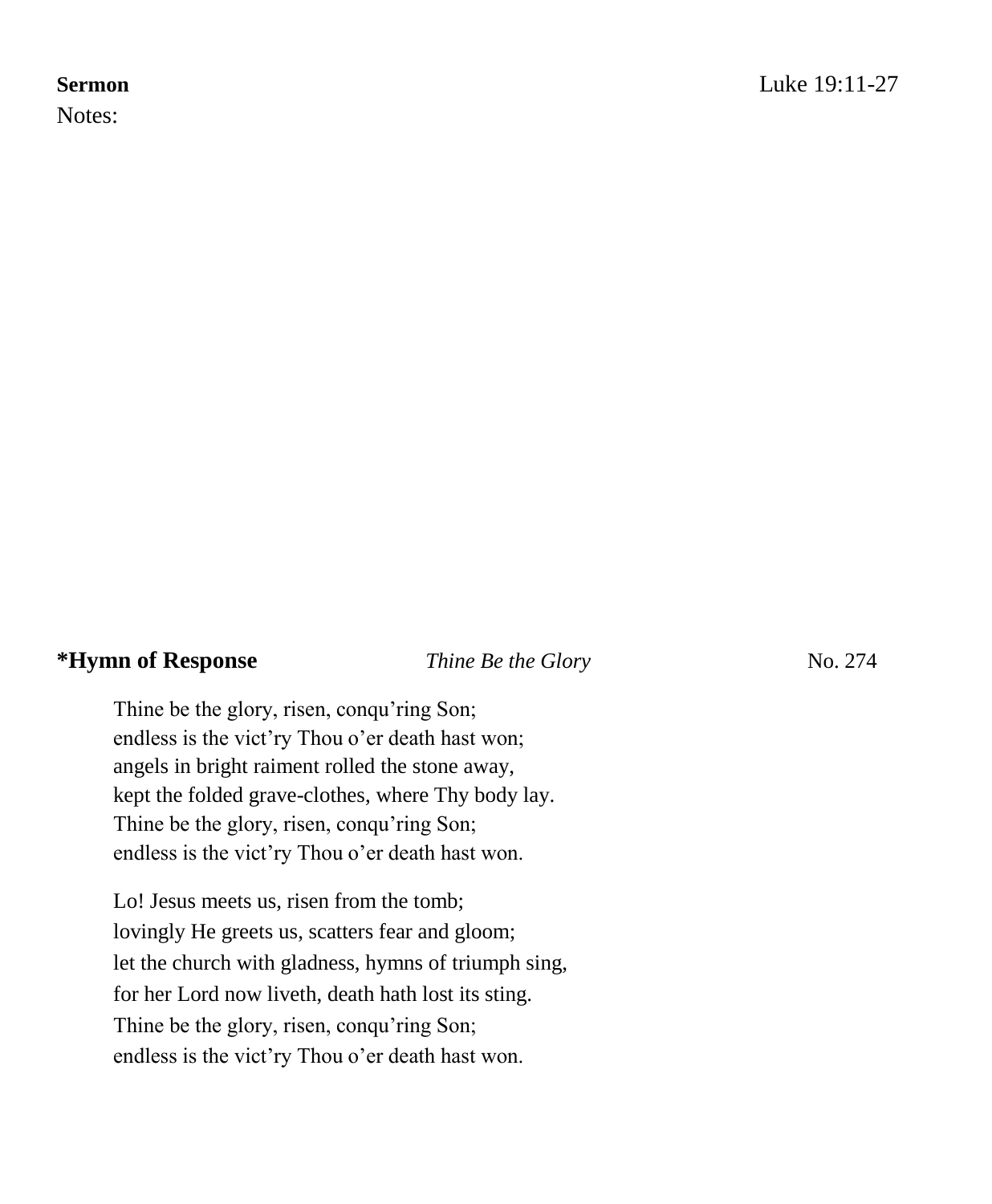No more we doubt Thee, glorious Prince of life; life is naught without Thee: aid us in our strife; make us more than conqu'rors, thro' Thy deathless love: bring us safe thro' Jordan to Thy home above.

Thine be the glory, risen, conqu'ring Son; endless is the vict'ry Thou o'er death hast won.

Hymns from *Trinity Hymnal* used by permission of Great Commission Publications.

# **\*Benediction**

# **\*Gloria Patri** No. 735

Glory be to the Father, and to the Son, and to the Holy Ghost; as it was in the beginning, is now, and ever shall be, world without end. Amen, amen.

#### Hymns from *Trinity Hymnal* used by permission of Great Commission Publications.

# **Postlude** *Selection by PM*

**\* Congregation:** Please stand as able.

| Piano                      | Paige Mecyssine      |
|----------------------------|----------------------|
| <b>Intercessory Prayer</b> | <b>Bruce Hrivnak</b> |
| <b>Guest Speaker</b>       | Patrick Gretzinger   |

| <b>DATE</b>      | <b>TIME</b>       | <b>Weekly Calendar</b><br><b>EVENT</b>         |
|------------------|-------------------|------------------------------------------------|
| <b>SUN 10/3</b>  | $9:20 \text{ AM}$ | <b>Sunday School</b>                           |
|                  | 10:30 AM          | <b>Worship Service</b>                         |
| <b>TUES 10/5</b> |                   |                                                |
| <b>WED 10/6</b>  | $9:30 \text{ AM}$ | <b>Women's Morning Bible Study (Hebrews 2)</b> |
|                  | $6:00$ PM         | <b>Family Night</b>                            |
| <b>THUR 10/7</b> | $6:30$ PM         | <b>Men's Bible Study</b> (Hebrews 2)           |
|                  |                   | <b>Session Meeting</b>                         |